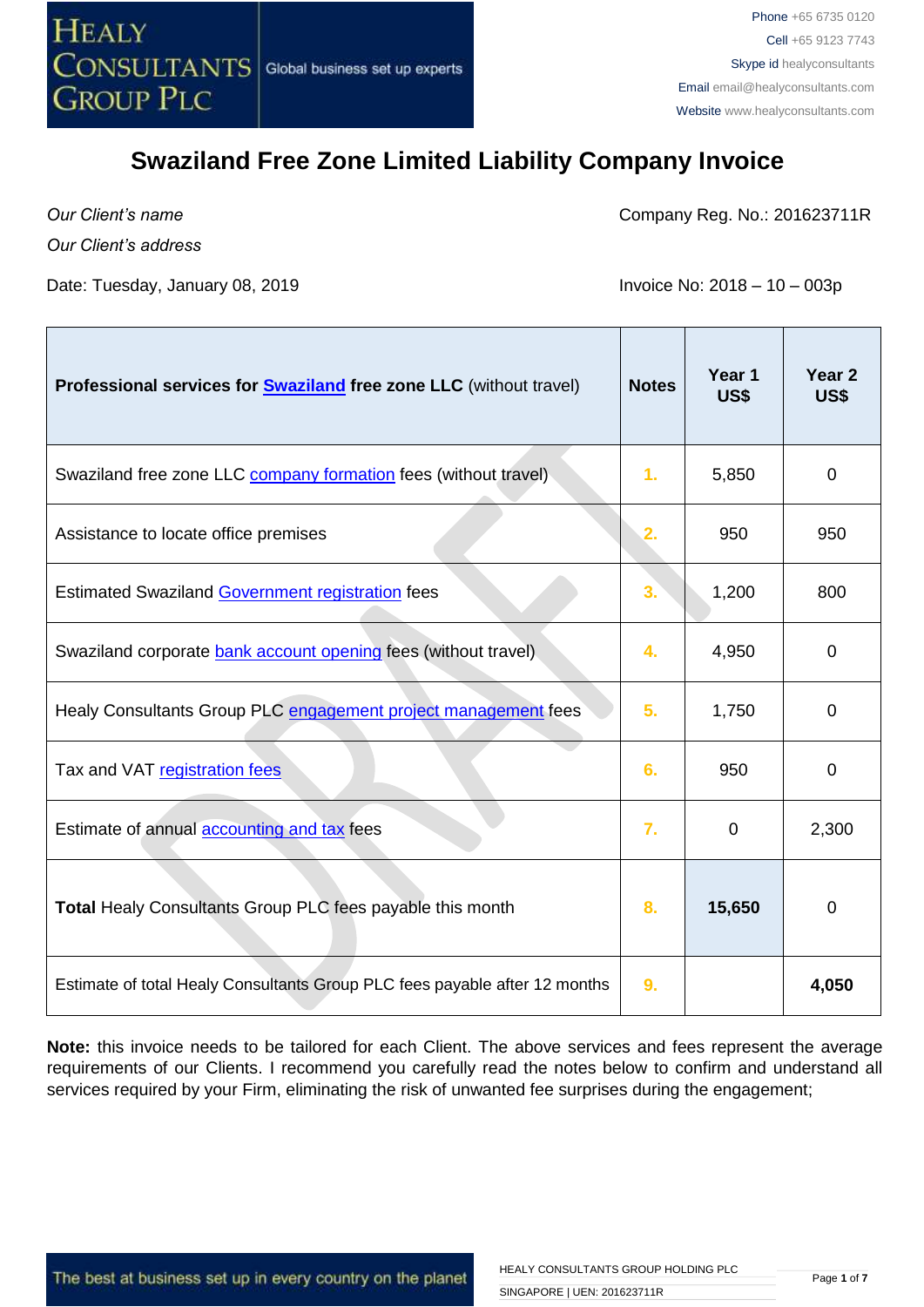

#### *Notes to invoice above*

**1.** Healy Consultants Group PLC's fees to efficiently and effectively complete Swaziland free zone company registration within [six weeks](http://www.healyconsultants.com/swaziland-company-registration/fees-timelines/) by **i)** choosing the optimum regulatory licence for our Client's business activities; **ii)** reserving the company name with the [Registrar of Companies;](http://www.gov.sz/index.php/departments-sp-1596706154?id=522) **iii)** settling our accountants' and lawyers' fees; and **iv)** preparing a high quality company incorporation application for the [Swaziland](http://www.sipa.org.sz/index.php/en/starting-a-business/procedures)  [Investment Promotion Authority](http://www.sipa.org.sz/index.php/en/starting-a-business/procedures) (SIPA);

All [engagement fees](http://www.healyconsultants.com/company-registration-fees/) (click link) are agreed and paid up front and agree to the fees published on our country web pages. Consequently, there are no hidden fees, surprises or ambushes throughout the engagement. All engagement deadlines are agreed up front in the form of a [detailed project plan,](http://www.healyconsultants.com/index-important-links/example-project-plan/) mapping out [deliverables](http://www.healyconsultants.com/deliverables-to-our-clients/) by week throughout the engagement term;



Every week during the engagement, Healy Consultants Group PLC will email our Client a [detailed status](http://www.healyconsultants.com/index-important-links/weekly-engagement-status-email/)  [update.](http://www.healyconsultants.com/index-important-links/weekly-engagement-status-email/) Our Client is immediately informed of engagement problems together with solutions. Your dedicated engagement manager is reachable by phone, Skype, live chat and email and will communicate in your preferred language;

- **2.** In accordance with [Swaziland Companies Act](http://www.gov.sz/index.php?option=com_content&id=377&Itemid=141) of 2009, a Swaziland company shall as from the date of its incorporation have a legal registered office in Swaziland, to which all official Government communications and notices may be addressed. Before company incorporation is complete, the [SIPA](http://www.sipa.org.sz/index.php/en/starting-a-business/procedures) will review and approve a lease agreement for [office premises.](http://www.healyconsultants.com/virtual-office/) If your Firm requires this service from Healy Consultants Group PLC, our one-time fee amounts to US\$950. The monthly rent thereafter will be paid independently and directly to the landlord by our Client;
- **3.** This fee is an estimate of government costs payable during your Firm's engagement. For transparency purposes, all government fee payments will be supported by original receipts and invoices. Examples of government costs include **i)** reserving the company name; **ii)** obtaining the certificate of incorporation with the [Registrar of Companies;](http://www.gov.sz/index.php?option=com_content&id=522&Itemid=254) **iii)** registering with the Commissioner of Taxes; and **iv)** obtaining a trading license from the Ministry of Commerce. Following engagement completion, Healy Consultants Group PLC will refund our Client any excess of funds received over actual Government costs paid;
- **4.** Healy Consultants Group PLC will be pleased to open a Swaziland corporate bank account without our Client travelling. It is a time consuming task, Healy Consultants Group PLC will shelter our Client from the associated administrative challenges. As you can appreciate, it is a difficult task to obtain bank account approval through a newly formed company, when shareholders and directors and bank signatories reside overseas. Healy Consultants Group PLC will prepare a business plan for the bank to optimize the probability of corporate bank account approval.

Depending on our Client business and nationality, there is a 20% probability the banks will request a bank signatory to travel for a one-hour bank interview. Healy Consultants Group PLC will try its best to negotiate with the bank for a travel exemption. If our Client must travel to Swaziland for corporate bank account opening, Healy Consultants Group PLC will refund our Client US\$950;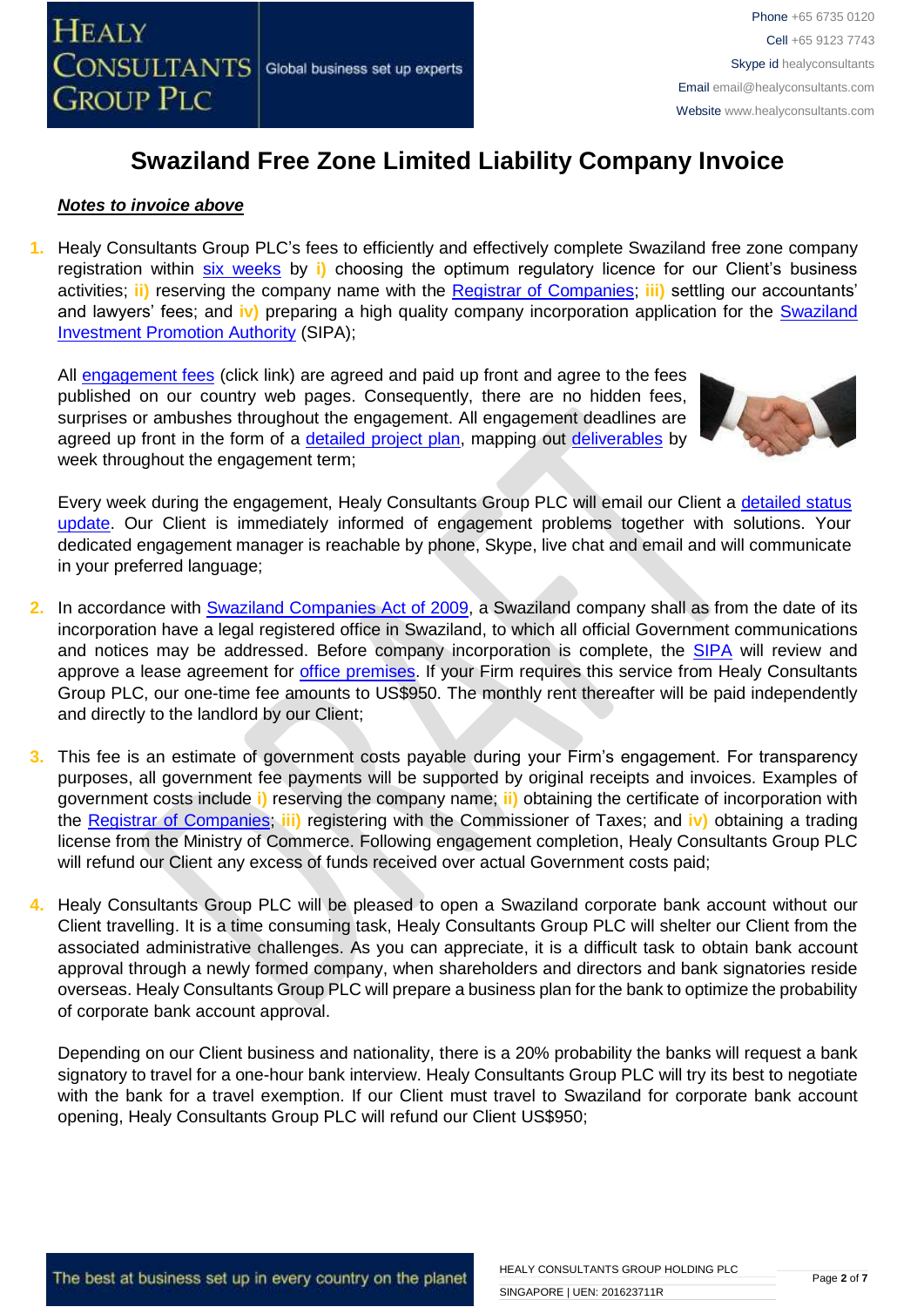If our Client is not comfortable with only a Swaziland's corporate bank account, Healy Consultants Group PLC will be pleased to open [an international corporate bank account](http://www.healyconsultants.com/international-banking/) (click link) outside of Swaziland. Examples include New York, Germany, Liechtenstein, Austria, Bulgaria, South Africa, Singapore, London, South America or Dubai. All banks will be top tier banks in these countries with excellent internet banking services. Example of our global banking partners include HSBC, Standard Chartered Bank, Citibank, Barclays, ABN Amro, Bank of China, ANZ bank, Standard Bank, UBS, Credit Suisse;

The banks enjoys ultimate power of approval of corporate bank account applications. Consequently, guaranteed success is outside of Healy Consultants Group PLC's control. What is inside our control is the preparation and submission of a high-quality bank application that maximizes the likelihood of approval. To date, we enjoy a 100% approval record because of [our global banking relationships](http://www.healyconsultants.com/international-banking/corporate-accounts/) and determination;







Global banks continue to tighten corporate bank account opening procedures, their internal compliance departments completing more thorough due diligence of Clients. Consequently, our Clients should expect the bank account approval period to take up to 4 weeks. Furthermore, global banks now require evidence of proof of business in the country where the corporate bank account will be, including sales contracts or lease agreement;

- **5.** Healy Consultants Group PLC project management fees relate to time and resources dedicated to:
	- **a)** thoroughly research and plan Swaziland business set up for our Client;
	- **b)** devising strategies to **i)** minimise the total engagement period **ii)** complete the engagement without our Client's travel; **iii)** avoid the need for a specific regulatory license;
	- **c)** agreeing the optimum corporate structure with our Client;
	- **d)** submitting a high-quality company incorporation application to the [Registrar of Companies](http://www.gov.sz/index.php?option=com_content&id=522&Itemid=254)[;](http://www.dubaided.gov.ae/en/Pages/default.aspx)
	- **e)** choosing the optimum regulatory license for our Client business activities (if required);
	- **f)** injecting the paid-up share capital on our Client's behalf (if required);
	- **g)** collating and supervising the legalisation and attestation and translation of Client documents;
	- **h)** weekly detailed engagement [status updates](http://www.healyconsultants.com/index-important-links/weekly-engagement-status-email/) to our Client and weekly Thursday conference calls;
	- **i)** payment of retainer fees to multiple local lawyers and accountants;
	- **j)** ensuring our Client complies with local regulations and legally owns and controls the entity;
	- **k)** ascertain the specific accounting, tax, legal and compliance considerations;
	- **l)** finding solutions to [challenges that occur](http://www.healyconsultants.com/engagement-project-management/) throughout the engagement;
	- **m)** determining the local and international tax obligations of the new entity, including corporate income tax, payroll taxes, withholding tax and sales taxes;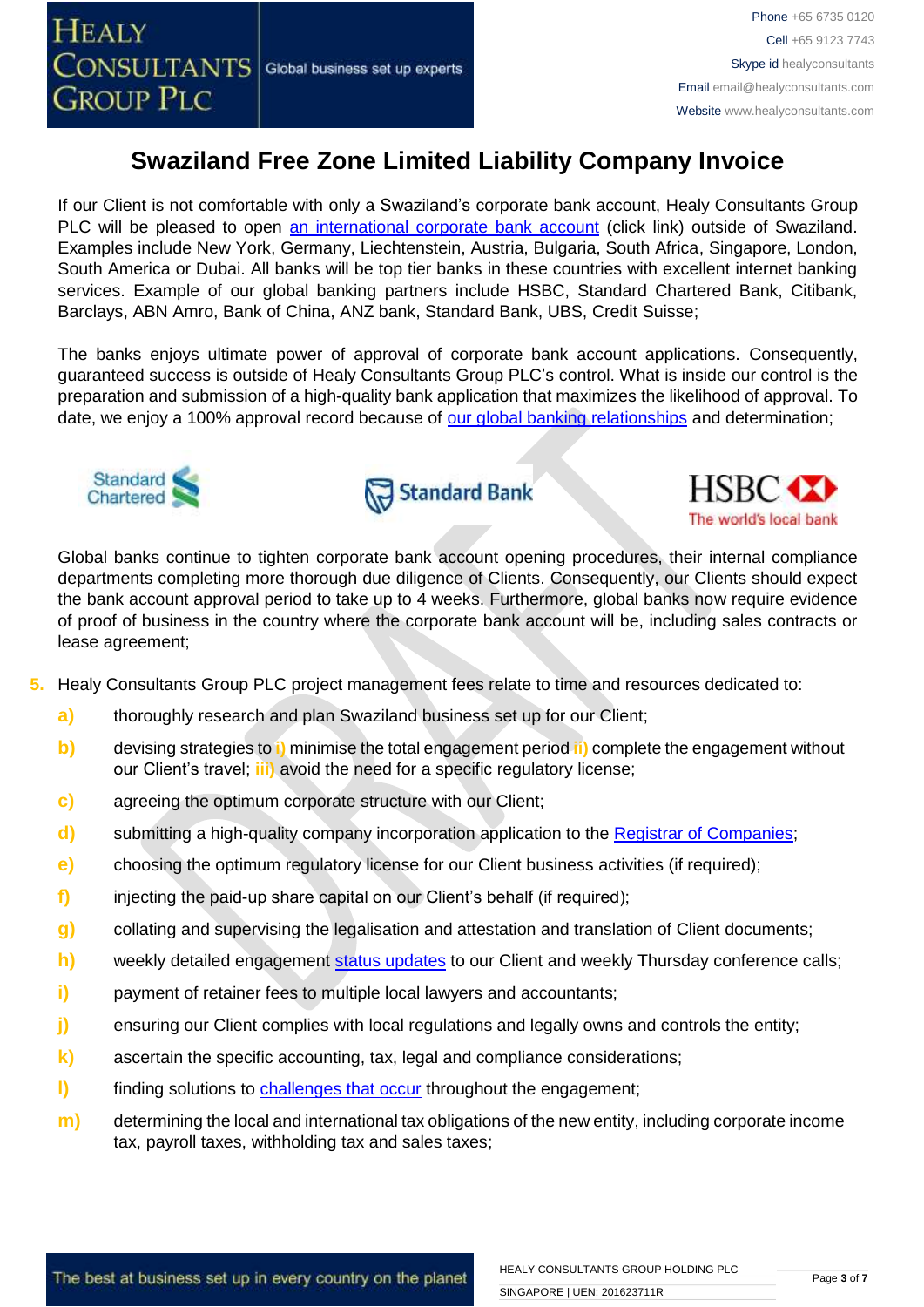

- **6.** In accordance with Swaziland law, each entity must register for corporate tax at the [Swaziland Tax](http://www.sra.org.sz/index.php?option=com_content&view=article&id=88&Itemid=216)  [Authority.](http://www.sra.org.sz/index.php?option=com_content&view=article&id=88&Itemid=216) VAT registration is voluntary for companies with annual taxable turnover of less than US\$36,000 (SZL 500,000);
- **7.** For an active trading company, these annual [accounting, audit and tax](http://www.healyconsultants.com/uae-company-registration/accounting-legal/) fees are an estimate of Healy Consultants Group PLC fees to efficiently and effectively discharge your annual company accounting, audit and tax obligations. Following receipt of a set of draft accounting numbers from your company, Healy Consultants Group PLC will more accurately advise accounting and tax fees. For a dormant company, Healy Consultants Group PLC fees are only US\$950;
- **8.** All fees quoted in this invoice correspond to fees quoted [on Healy Consultants Group PLC's](http://www.healyconsultants.com/company-registration-fees/) website. Please review this invoice carefully to identify errors. During the rush of the business day, it is possible that Healy Consultants Group PLC inadvertently made fee calculation errors, typing errors or omitted services or omitted historic fee payments from Clients. In the unfortunate event you identify invoice errors, please revert to me directly re the same. I apologize in advance if I or my staff made invoice errors;
- **9.** Assuming our Clients re-engage Healy Consultants Group PLC, this fee is an estimate of the fees payable next year, 12 months after the date of company registration this year;
- **10.** The fees quoted in this invoice are a prediction of the fees required to efficiently and effectively complete this engagement in a timely manner. If during the engagement Healy Consultants Group PLC realizes that the project is more complex than anticipated, requiring a large additional investment of time, my Firm will revert to request additional fees;
- **11.** Engage Healy Consultants Group PLC to [project manage](http://www.healyconsultants.com/project-manage-engagements/) business set up in every country on the planet. We are the best in the [world](http://www.healyconsultants.com/best-in-the-world/) at what we do, timely completing the  $A$  to  $Z$  of every country engagement;
- **12.** In accordance with [Swaziland Companies Act](http://www.gov.sz/index.php?option=com_content&id=377&Itemid=141) of 2009, the issued share capital of US\$8 (SZL100) must be deposited to the company bank account during incorporation. We advise our clients to inject higher amounts of capital to increase the likelihood of government approval to incorporate in the industrial areas. To optimize engagement efficiency and minimize delays, Healy Consultants Group PLC is happy to deposit these funds on behalf of our clients;
- **13.** In accordance with [Swaziland Companies Act](http://www.gov.sz/index.php?option=com_content&id=377&Itemid=141) of 2009, a private company must appoint a local auditor, unless it has five or less shareholders with an equity share capital not exceeding US\$4,000 (SZL 50,000).
- **14.** If our Client and Healy Consultants Group PLC properly plan this engagement, our Clients will *not* have to travel during this engagement. Healy Consultants Group PLC will efficiently complete company registration and corporate bank account opening in a timely manner without our Client's presence. Instead, our Client will need to **i)** sign and get documents legalized in the embassy in their country of origin; and **ii)** courier the originals to Healy Consultants Group PLC's office;



**15.** Depending on our Client's business and nationality, the Swaziland Government may require a special regulatory license to carry on your business in the country. Healy Consultants Group PLC will assist our Client secure license approval; there may be additional engagement fees. However, the Government enjoys ultimate power of approval of company registration and business licenses;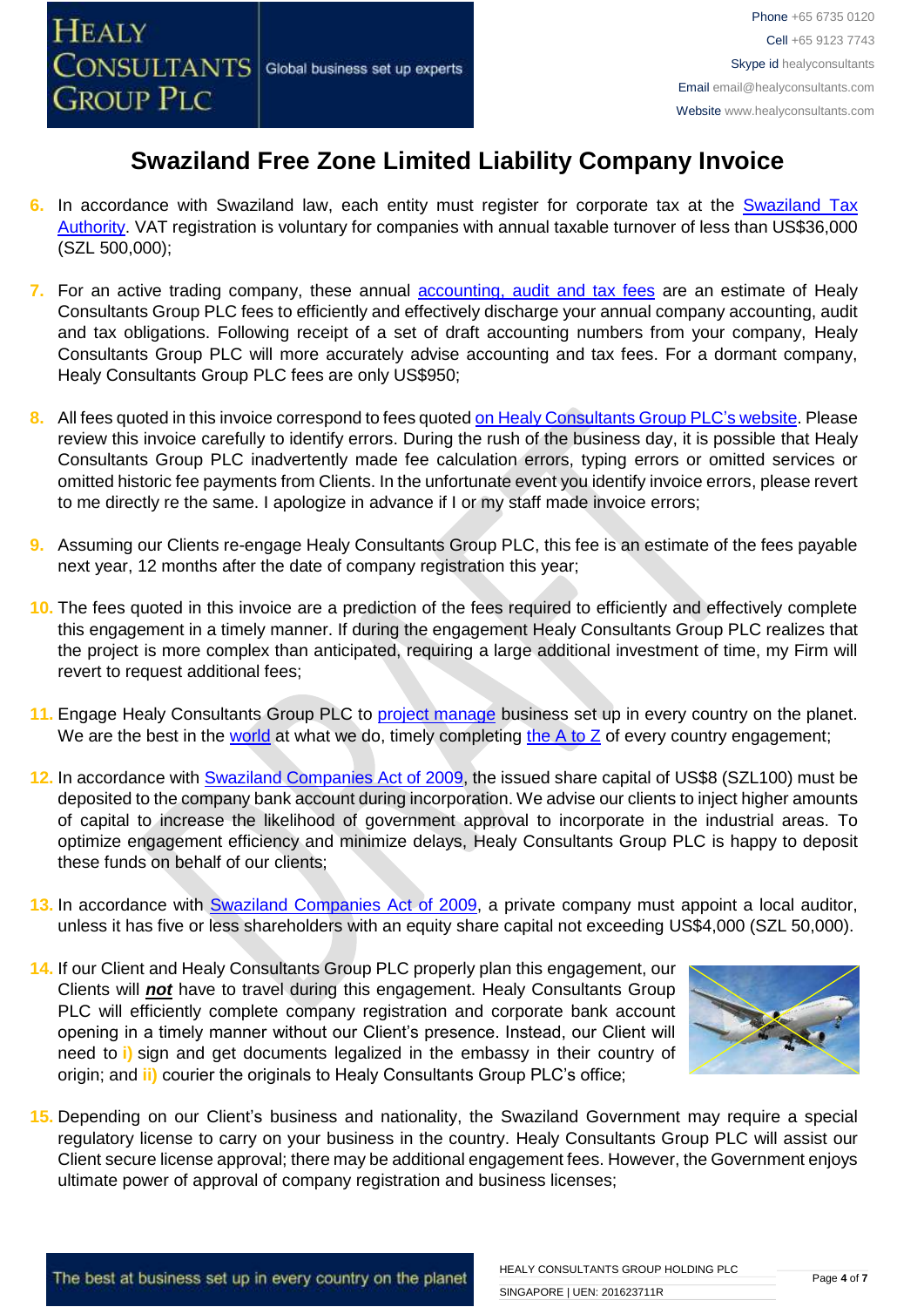- **16.** Some of our Clients request Healy Consultants Group PLC to provide temporary shared [office space](http://www.healyconsultants.com/virtual-office/) for 6 months until their preferred business premises is found. If your Firm requires this service, our one-time fee is US\$950. Monthly rental thereafter is paid directly to the landlord, independently of Healy Consultants Group PLC;
- **17.** If our Client requires nominee shareholder and director services [\(click link\),](http://www.healyconsultants.com/corporate-outsourcing-services/nominee-shareholders-directors/) Healy Consultants Group PLC will be pleased to assist. Our fee to be just the corporate nominee shareholder amounts to US\$2,100 per annum. If our Client wishes to appoint Healy Consultants Group PLC as the sole nominee director and shareholder of their company, then our annual fee is US\$6,600. Being the sole shareholders and directors of a Client company exposes Healy Consultants Group PLC to reputation, litigation and financial risk;
- 18. If required, Healy Consultants Group PLC will be pleased to assist your firm to secure employee [visa](http://www.healyconsultants.com/migration/) approvals. Our fee is US\$4,950 for the first employee, US\$3,950 for the second employee, US\$2,950 per employee thereafter. Our employee visa fees includes preparation of a quality visa application and submitting to the correct Government immigration officers. The Government enjoys ultimate power of approval of visa applications. Consequently, guaranteed success is outside of Healy Consultants Group PLC's control. What is inside our control is the preparation and submission of a high quality immigration visa application that maximizes the likelihood of visa approval;
- **19.** Monthly Government tax obligations include monthly payroll reporting, VAT and corporation tax return filing. If you need our help, Healy Consultants Group PLC can complete monthly Government reporting for a monthly fee of US\$860. Healy Consultants Group PLC monthly support will include **i)** receive in Dropbox the monthly invoices from our client; **ii)** label monthly bank statement transactions; **iii)** preparation and submission of VAT returns; and **iv)** submission of monthly employee payroll reporting;
- **20.** It is important our Clients are aware of their personal and corporate tax obligations in their country of residence and domicile. Let us know if you need Healy Consultants Group PLC help to clarify your local and international annual tax reporting obligations;
- **21.** During the engagement, shareholders and directors' documents may need to be translated into the local language; before the Government and Bank approves company registration and corporate bank account opening respectively. Consequently, our Client should budget for possible additional translation and embassy attestation fees. Either our Client or Healy Consultants Group PLC can complete this administrative task;

As always, Healy Consultants Group PLC will negotiate with all third parties to eliminate or reduce additional engagement costs. For transparency purposes, all third-party fee payments will be supported by original receipts and invoices. Examples of possible third-party payments include **i)** embassy fees; **ii)** notary public costs; **iii)** official translator fees;

**22.** Some of our Clients require an [immediate Swaziland](http://www.healyconsultants.com/turnkey-solutions/) solution. With this strategy, within a day Healy Consultants Group PLC can supply our Client **i)** an existing dormant Swaziland company number; **ii)** an already approved Swaziland corporate bank account number; and **iii)** a business address. Turnkey solutions are attractive to those entrepreneurs who wish to immediately close a country deal, sign a contract or invoice a customer;

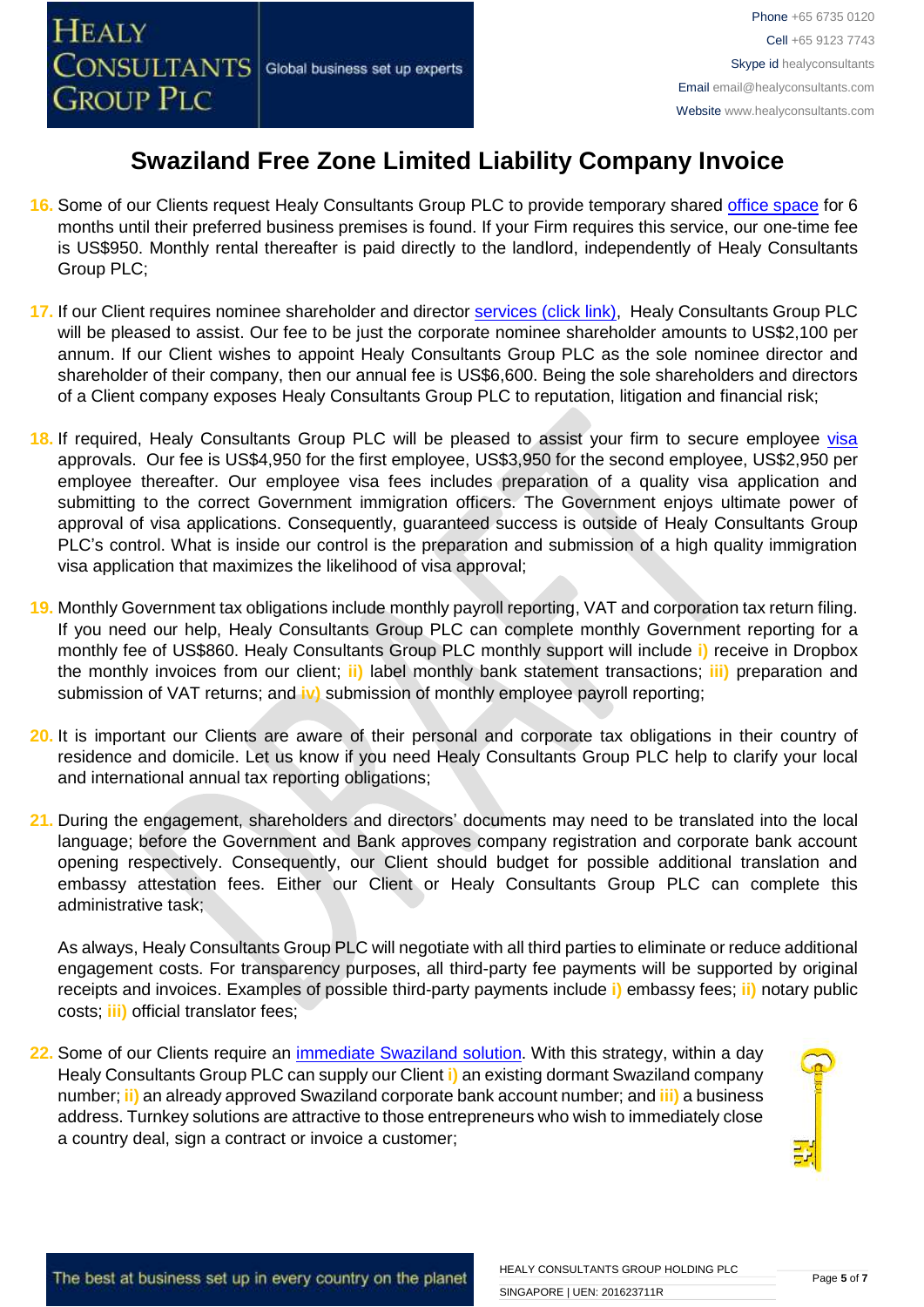

- **23.** As stipulated on our [business website](http://www.healyconsultants.com/) and in section 3 of our engagement letter, Healy Consultants Group PLC will only commence the engagement following **i)** settlement of our fees; and **ii)** completion and signing of our legal engagement letter;
- **24.** Healy Consultants Group PLC will only incorporate your company after 75% of [due diligence documentation](http://www.healyconsultants.com/due-diligence/) is received by email. Healy Consultants Group PLC will only open a corporate bank account after 100% of the Client's original due diligence documentation is received by courier;
- 25. During the annual renewal engagement with our Client, our in-house Legal and Compliance Department [\(click link\)](http://www.healyconsultants.com/about-us/key-personnel/cai-xin-profile/) reviews the quality and completeness of our Client file. Consequently, Healy Consultants Group PLC may revert to our Client to ask for more up to date [due diligence documentation;](http://www.healyconsultants.com/due-diligence/)
- **26.** To assist our Clients to minimize foreign exchange costs, we offer the payment in SG\$, Euro, Pounds or US\$. Kindly let me know in which currency your Firm prefers to settle our fees and I will send an updated invoice, thank you;
- 27. Some of our Clients engage Healy Consultants Group PLC to [recruit \(click link\)](http://www.healyconsultants.com/corporate-outsourcing-services/how-we-help-our-clients-recruit-quality-employees/) local employees. We have a lot of experience in this area and we are quite skilled at securing quality candidates for our Clients;